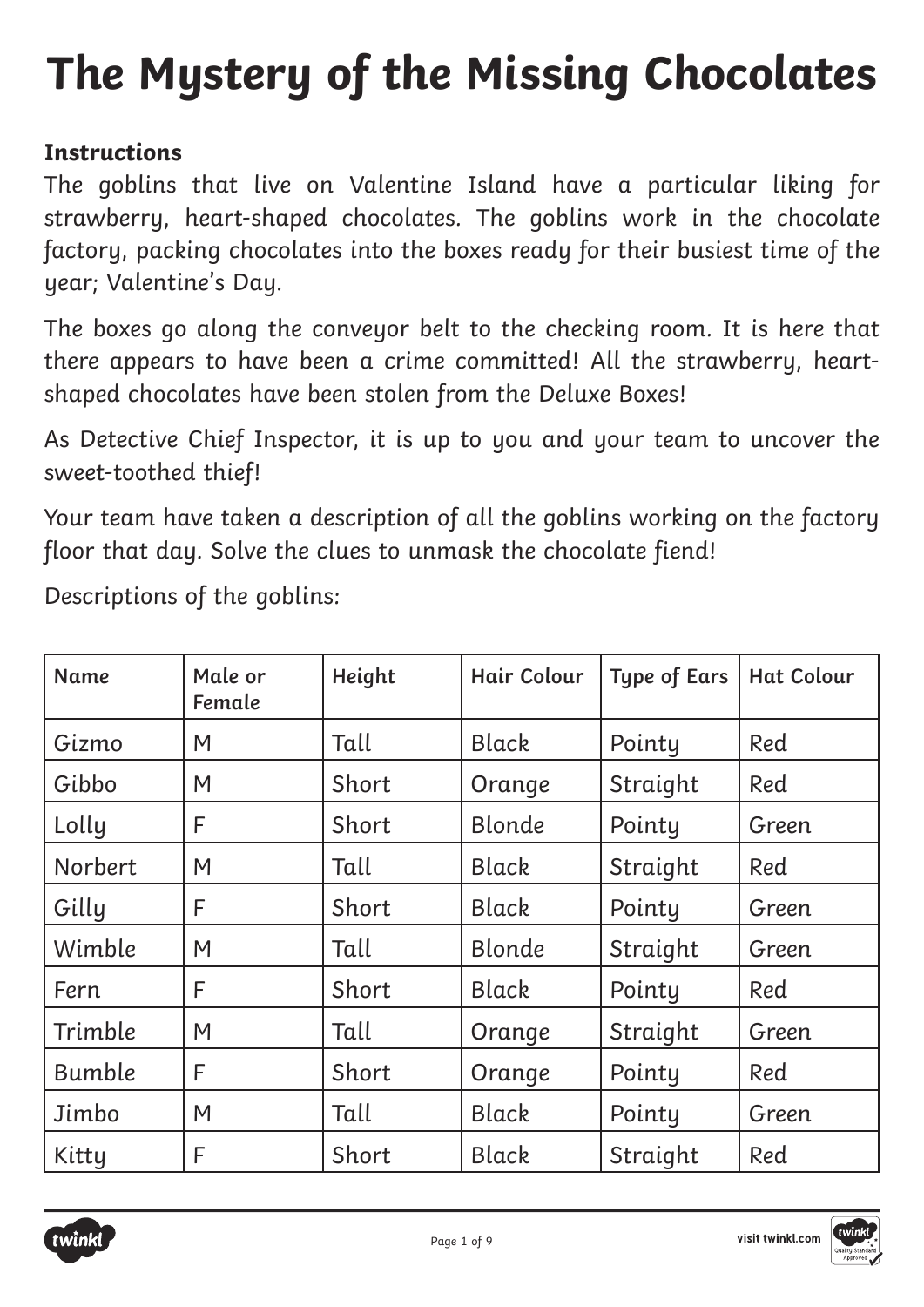| Goldie |   | Tall  | Blonde        | Pointy   | Red   |
|--------|---|-------|---------------|----------|-------|
| l Frim |   | Short | Black         | Pointy   | Green |
| Krissy | M | Tall  | Black         | Straight | Green |
| Lumpy  | M | Short | <b>Blonde</b> | Pointy   | Red   |

Answer the maths statements and colour in the answers in the table below. Use the coloured words to put into a sentence and work out the first clue.

| because | 2         | 3      | 4     | 5      | 6     |
|---------|-----------|--------|-------|--------|-------|
|         | hat       | tall   | beard | when   | was   |
| red     | 8         | 9      | 10    | 11     | 12    |
|         | that      | orange | the   | pointy | how   |
| 13      | 14        | 15     | 16    | 17     | 18    |
|         | chocolate | an     | male  | have   | lost  |
| 19      | 20        | 21     | 22    | 23     | 24    |
| thief   | female    | yellow | jump  | very   | stole |

 $5 + 5 =$ 

 $9 + 5 =$ 

 $26 - 7 =$ 

 $2 + 2 + 2 =$ 

 $30 - 7 =$ 

 $15 - 12 =$ 

Clue:



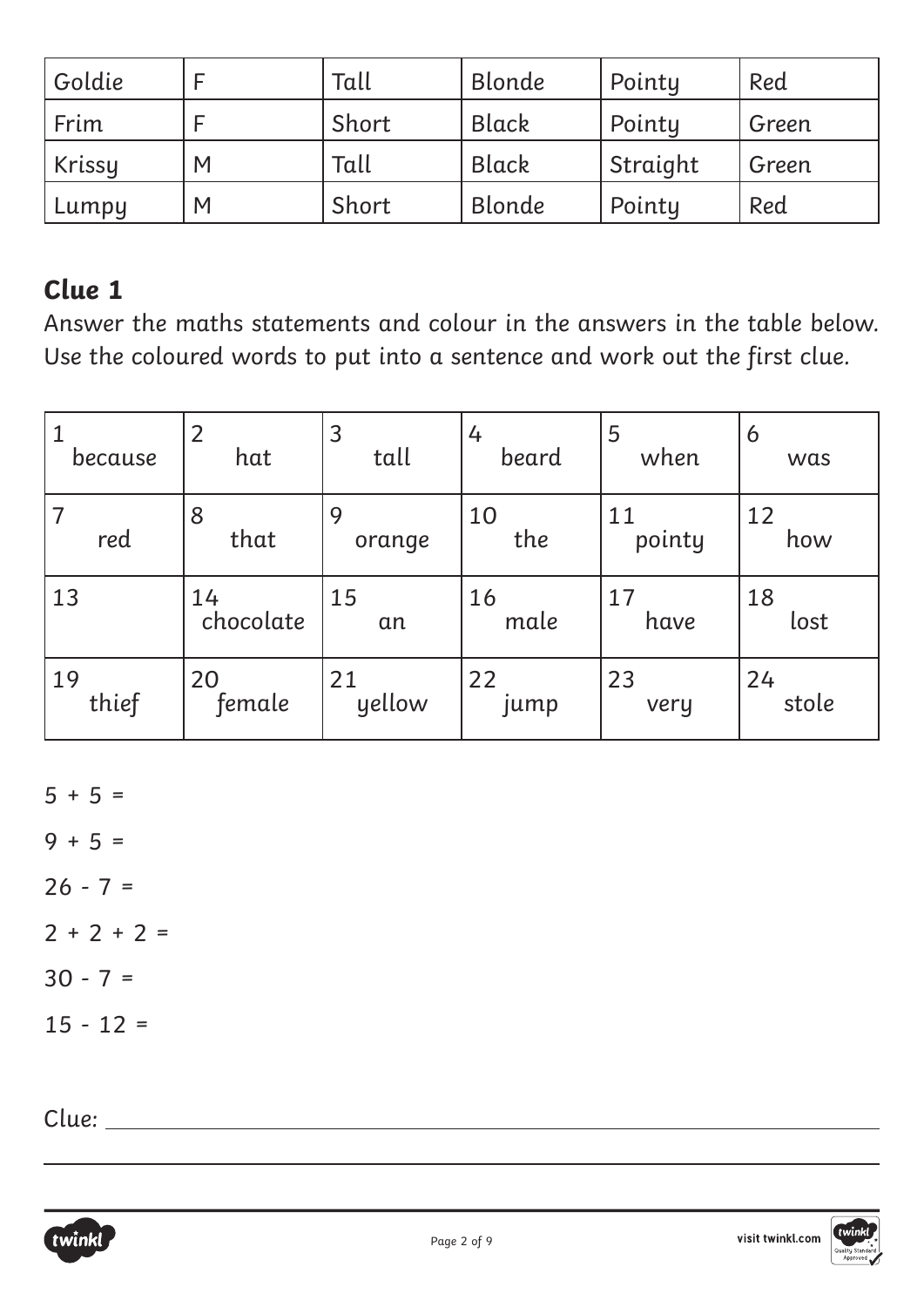Solve the maths statements. Colour the odd answers blue and the even answers red. If there are more odd answers than even ones, the thief is male.



### **Clue 3**

Work out the fractions and colour the correct answers. Use the words to work out the next clue.

| 4                                              | $\overline{7}$       |
|------------------------------------------------|----------------------|
| $\alpha$                                       | hat                  |
| 3                                              | 20                   |
| the                                            | found                |
| 18                                             | 6                    |
| hair                                           | crime                |
| 11                                             | 12                   |
| was                                            | blonde               |
| $\frac{1}{4}$ of 12=<br>$\frac{1}{2}$ of $14=$ | $\frac{1}{2}$ of 40= |
| $\frac{1}{2}$ of 22=<br>$\frac{1}{2}$ of 18=   |                      |
|                                                |                      |

Clue: \_\_\_\_\_\_\_\_\_\_\_

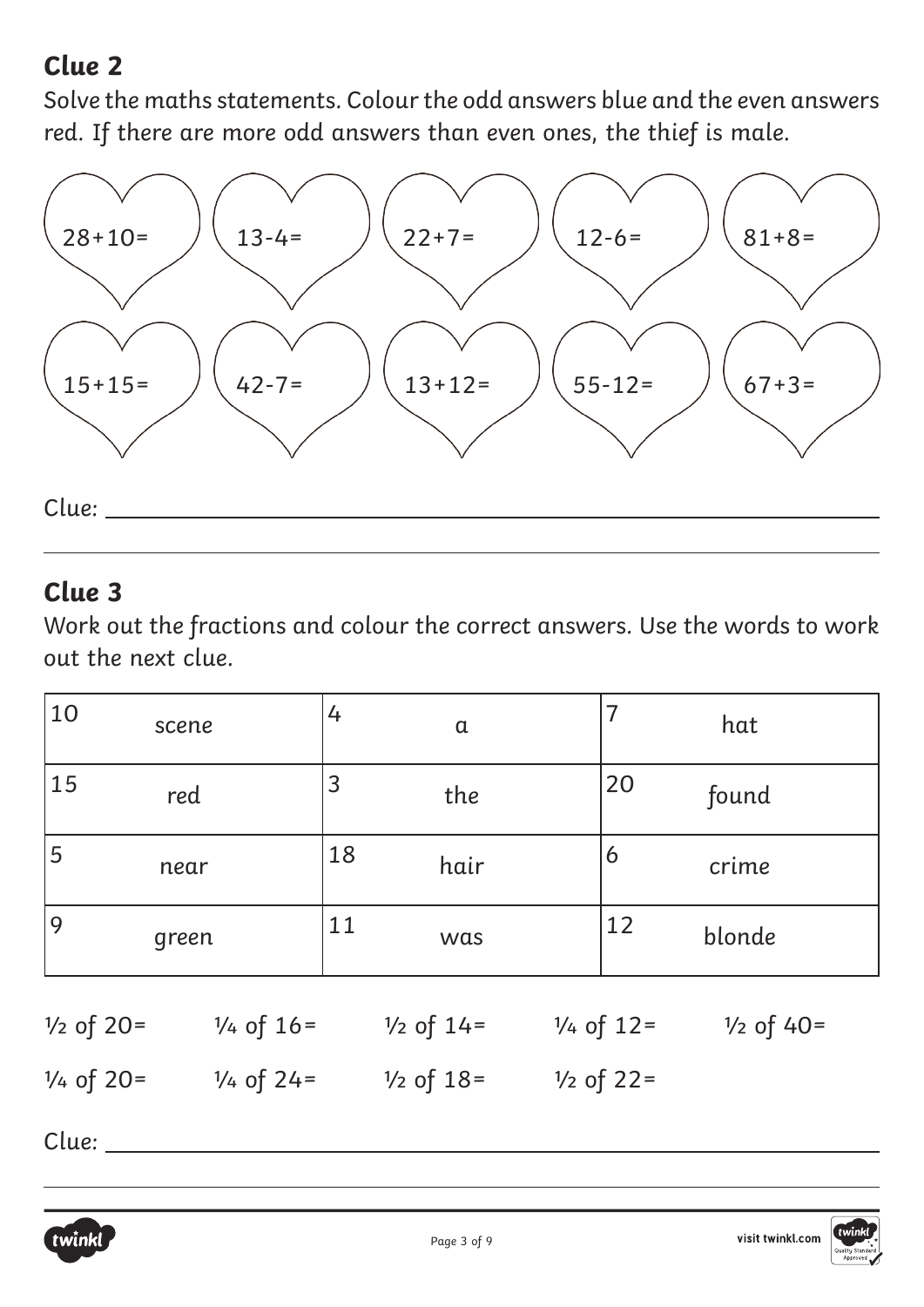Continue the patterns by counting in 2s. Colour in the last number in each pattern, then find the words in the table below to work out the next clue. Write the words in the correct order.



| 26  | 13     | 32  | 43    |        | 29   |
|-----|--------|-----|-------|--------|------|
| was | blonde | the | scene | orange | hair |
| 63  | 22     | 23  | 41    |        | 27   |
| to  | found  | at  | long  | black  | next |

Clue:



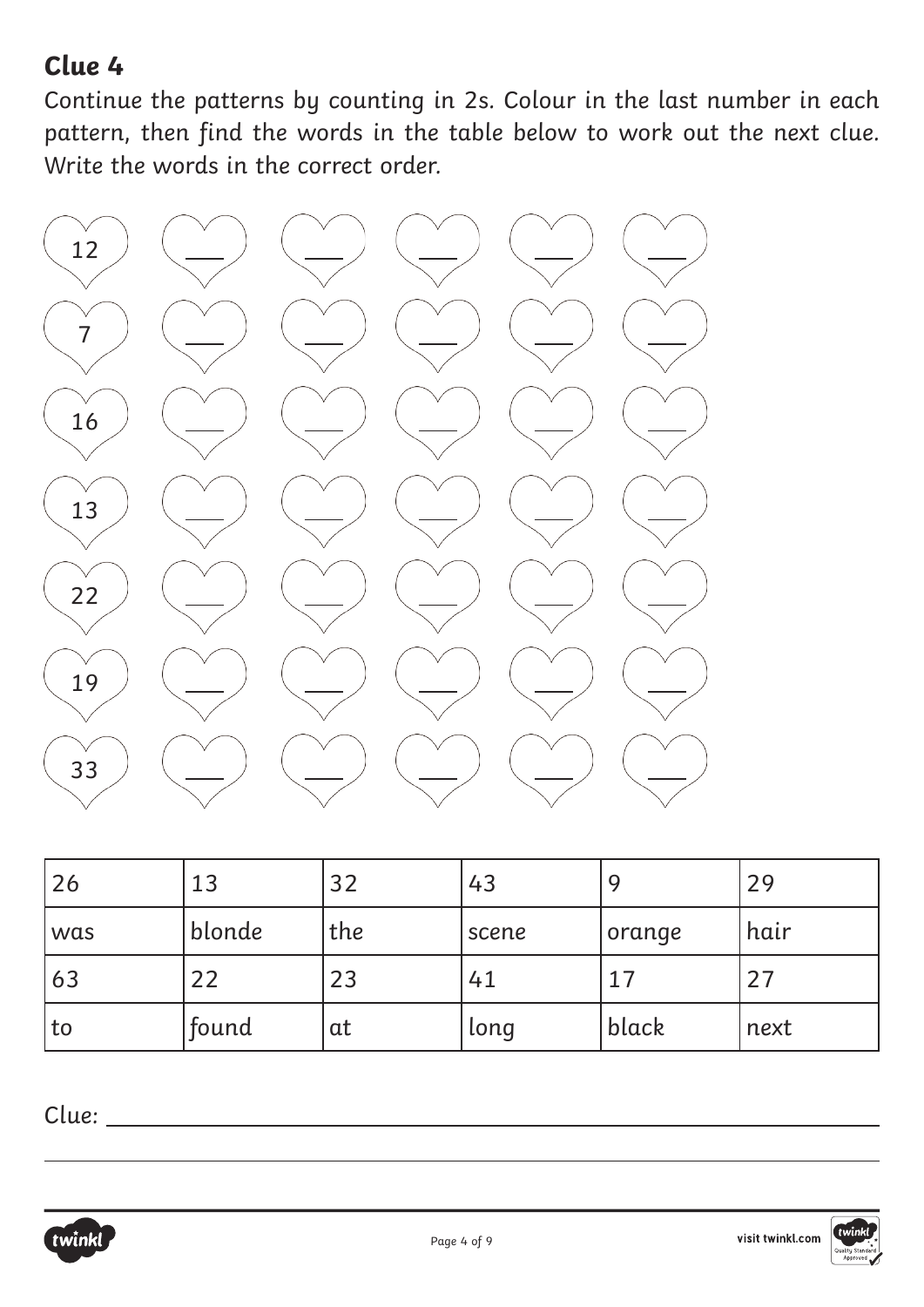Work out the totals in the arrays. Find the numbers in the table below and colour them in. Write out the words on the lines and work out the last clue.













| 11     | 22        | 10     | 50      | 16         | naughty | 20     |
|--------|-----------|--------|---------|------------|---------|--------|
| qoblin | had       | the    | red     | short      |         | ears   |
| 38     | 12        | 100    | 72      | 15         | 17      | 28     |
| laugh  | chocolate | hat    | female  | thief      | hid     | beside |
| 18     | 29        | 20     | 30      | 14         | 8       | for    |
| ate    | stole     | pointy | because | $\alpha$ s | had     |        |

Clue:



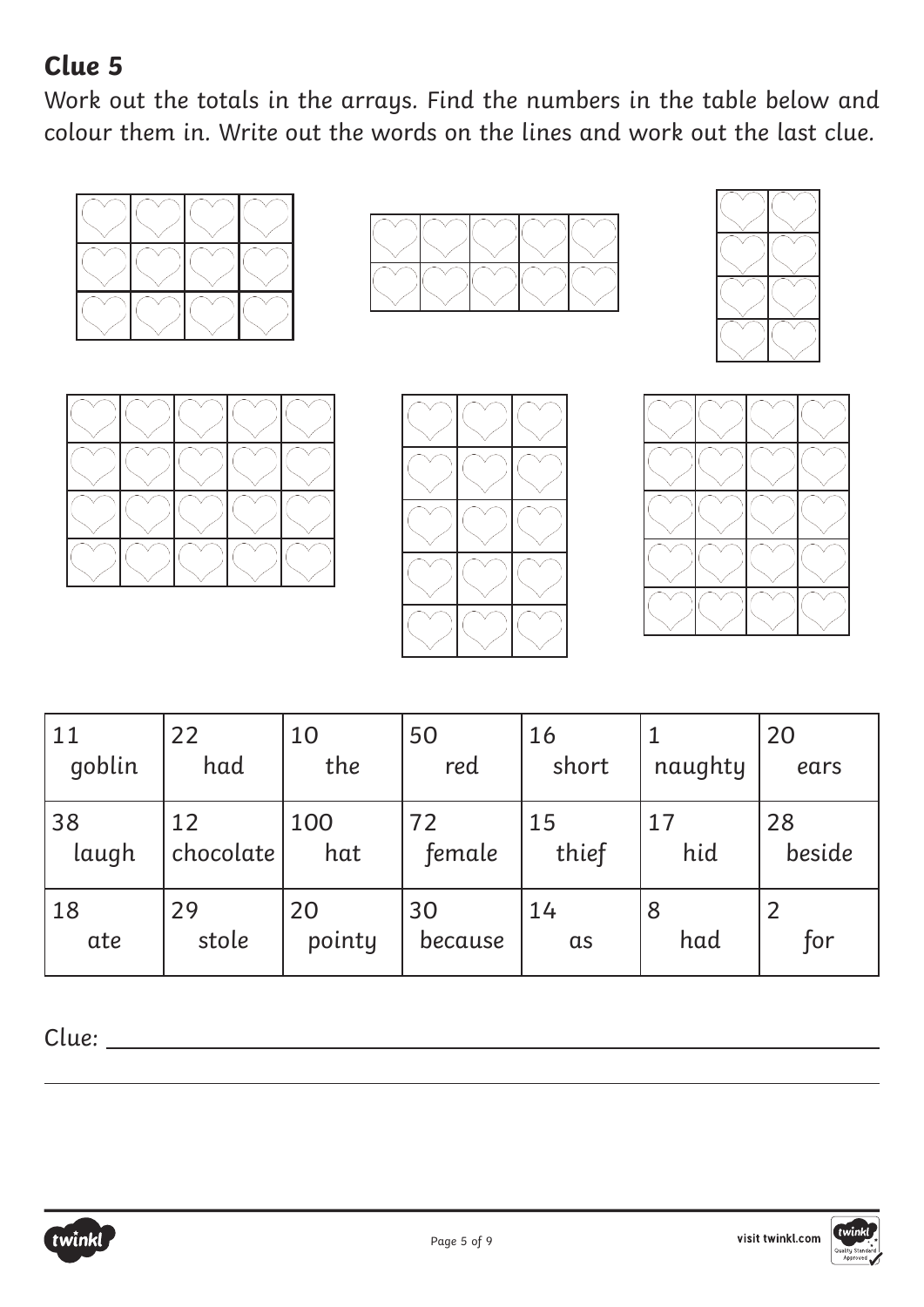## **The Mystery of the Missing Chocolates Answers**

### **Clue 1**

Answer the maths statements and colour in the answers in the table below. Use the coloured words to put into a sentence and work out the first clue.

|             | $\overline{2}$ | 3            | 4          | 5          | O           |
|-------------|----------------|--------------|------------|------------|-------------|
| because     | hat            | tall         | beard      | when       | was         |
| red         | 8<br>that      | 9<br>orange  | 10<br>the  | pointy     | 12<br>how   |
| 13          | 4<br>chocolate | 15<br>an     | 16<br>male | have       | 18<br>lost  |
| 19<br>thief | 20<br>female   | 21<br>yellow | 22<br>jump | 23<br>very | 24<br>stole |

 $5 + 5 = 10$ 9 + 5 = **14** 26 - 7 = **19**  $2 + 2 + 2 = 6$ 30 - 7 = **23** 15 - 12 = **3**

Clue: The chocolate thief was very tall.



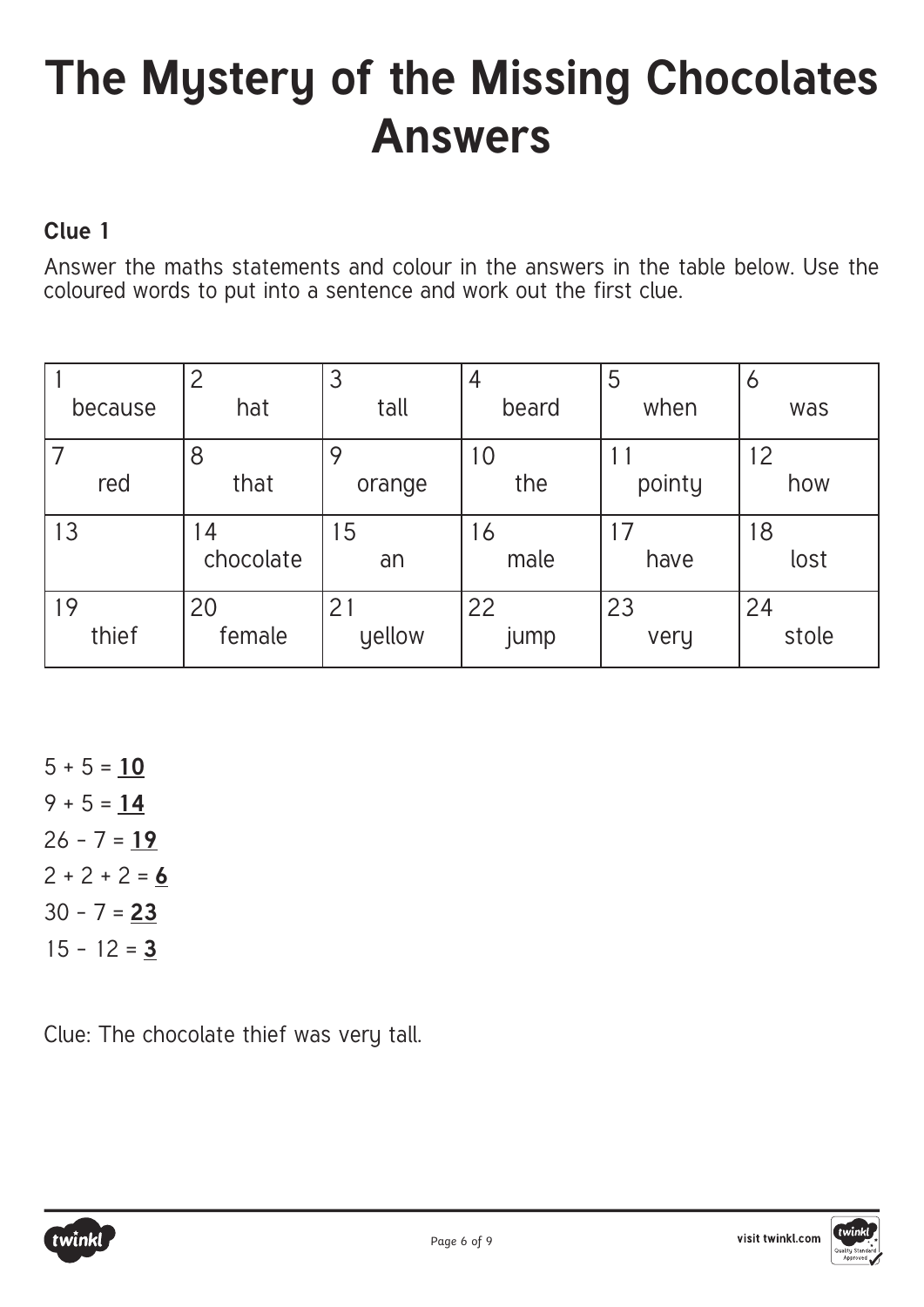Solve the maths statements. Colour the odd answers blue and the even answers red. If there are more odd answers than even ones, the thief is male.



Clue: There are more odd answers. The thief is male.

#### **Clue 3**

Work out the fractions and colour the correct answers. Use the words to work out the next clue.

| 10                      | <u> 삭</u>                | =                       |
|-------------------------|--------------------------|-------------------------|
| scene                   | $\underline{\mathbf{a}}$ | hat                     |
| 15                      | $\overline{3}$           | 20                      |
| red                     | the                      | found                   |
| $\overline{5}$          | 18                       | $\overline{\mathbf{o}}$ |
| near                    | hair                     | crime                   |
| $\overline{2}$<br>green | was                      | 12<br>blonde            |

| $1/2$ of $20=10$ | $1/4$ of 16=4   | $1/2$ of 14= <b>7</b> | $1/4$ of 12=3  | $1/2$ of 40=20 |
|------------------|-----------------|-----------------------|----------------|----------------|
| $1/4$ of 20=5    | 1/4 of $24 = 6$ | $1/2$ of $18=9$       | $1/2$ of 22=11 |                |

Clue: A green hat was found near the crime scene.



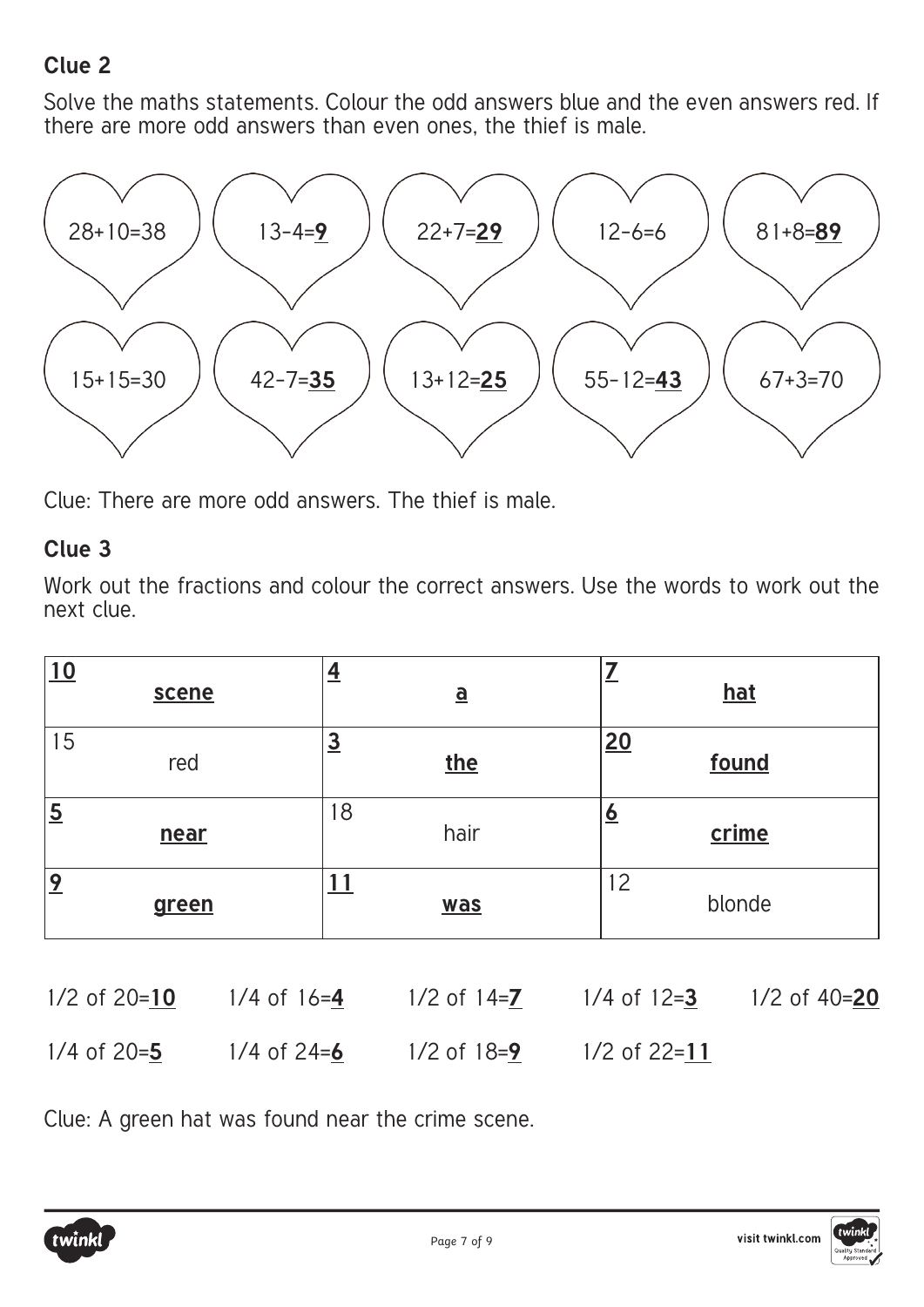Continue the patterns by counting in 2s. Colour in the last number in each pattern, then find the words in the table below to work out the next clue. Write the words in the correct order.



| 26         | 13           | 32         | 43           |              | 29          |
|------------|--------------|------------|--------------|--------------|-------------|
| <b>was</b> | blonde       | <u>the</u> | <b>scene</b> | orange       | <u>hair</u> |
| 63         | 22           | 23         | 41           |              | 27          |
| to         | <u>found</u> | at         | long         | <b>black</b> | next        |

Clue: Black hair was found at the scene.